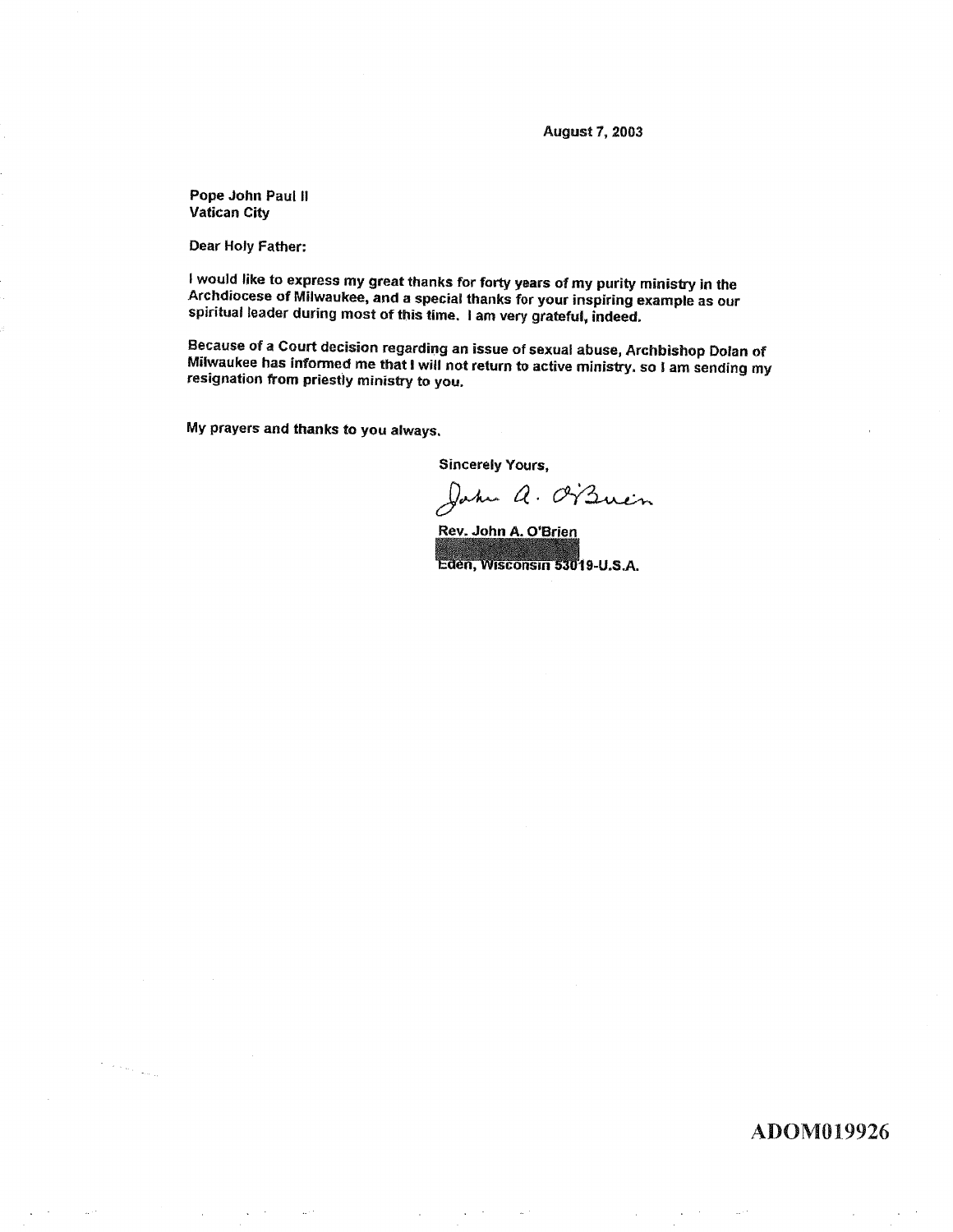

OFFICE OF THE ARCHBISHOP

September 23, 2003

His Eminence, Joseph Cardinal Ratzinger Prefect, The Congregation for the Doctrine of the Faith 00120 Vatican City State Europe

Your Eminence,

May I respectfully submit herewith to the judgement of the Congregation for the Doctrine of the Faith the petition of the Reverend John A. O'Brien, a priest of the Archdiocese of Milwaukee, to be dispensed from all obligations attached to sacred orders, including celibacy, and to be returned to the lay state. Father O'Brien has been accused of sexual abuse of a minor and, has resigned as Pastor of Presentation B.V.M. Parish in North Fond du Lac, Wisconsin.

Let me explain the allegation. On September 14, 2000, the Vicar for Clergy met with Father O'Brien to discuss his relationship with a boy who had alleged inappropriate behavior on the part of Father O'Brien. In August of 1999, this 17-year-old boy began to come to the parish rectory and church to visit with Father O'Brien. After only a few visits they began to hug each other at the end of their time together. Shortly thereafter, in the basement of the church building, Father O'Brien and the boy had explicit sexual contact with both touching each other's penis. A similar incident took place a few weeks later.

No further contact of communication of any kind took place until June of 2000 when there was similar sexual activity in the parish rectory. This boy then contacted the police. Father O'Brien was arrested and acknowledged his responsibility both to the police and in civil court, as well as to Church authorities. He was criminally convicted.

I have informed Father O'Brien that I am unable to return him to ministry at any time in the future.

I am convinced that Father O'Brien has accepted this reality and now he wants to move on with his life. Hence, he humbly and freely request that he be dispensed from all obligations resulting from Holy Orders, including celibacy, and be returned to the lay state. In fact, a letter from Father O'Brien to our Holy Father is enclosed and indicates this desire. I strongly support this petition.

Moreover, Father James Connell, my Vice Chancellor, interviewed Father O'Brien, who discussed the accusation against him and indicated his free-will desire for laicization.

> 3501 South Lake Drive, P.O. Box 070912, Milwaukee, WI 53207-0912 PHONE: (414)769-3497 · WEB SITE: www.archmil.org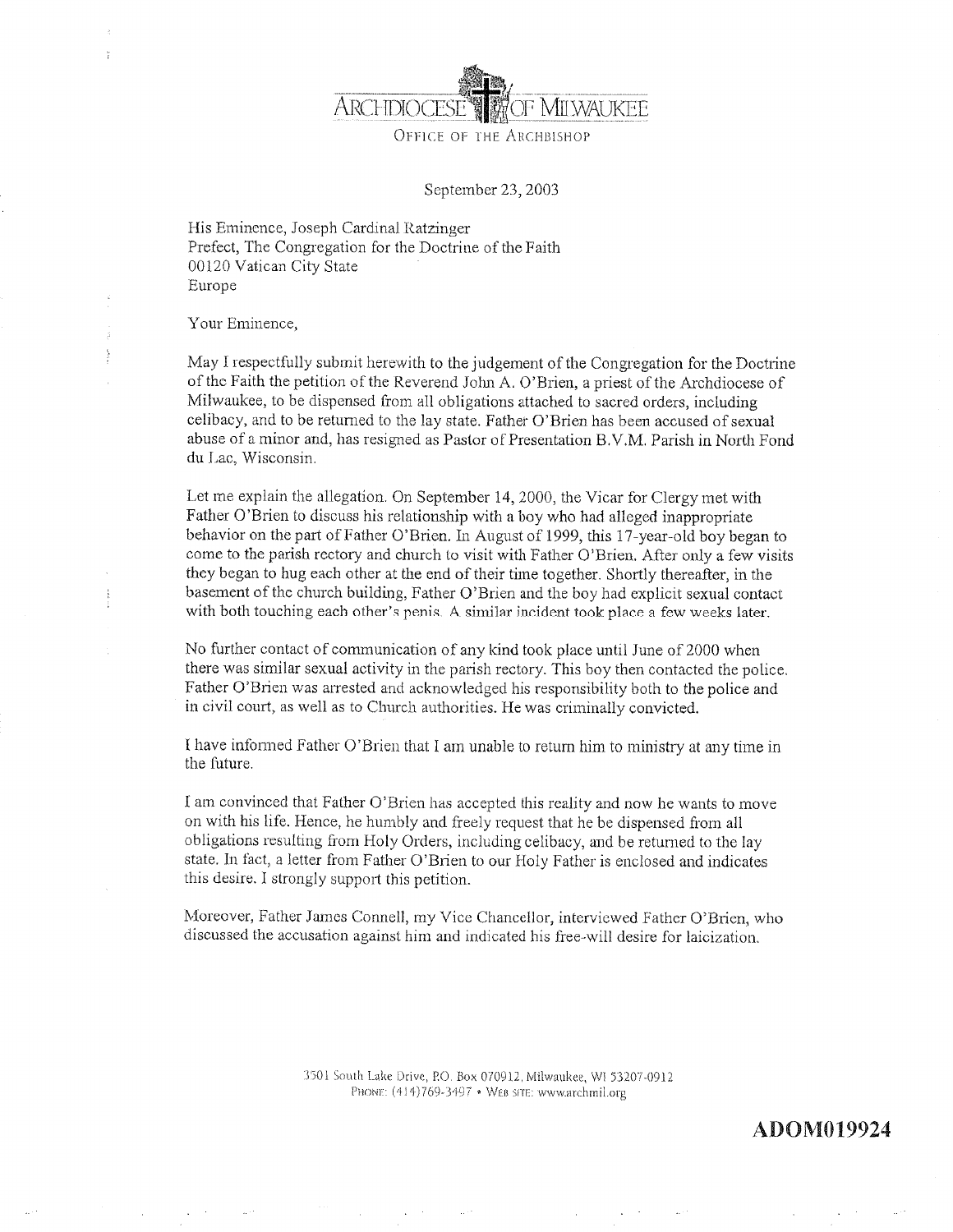In addition, this accusation against Father O'Brien is not the only accusation of sexual misconduct against Father O'Brien. Recently, we have received a report on another incident. We are turning the case over to officials in the State of Illinois for possible sexual abuse of a minor in the Chicago area.

Finally, I am very certain that no scandal would arise if this dispensation were granted to Father O'Brien. In fact, it would help bring closure to a very difficult and sad situation.

Thank you for your kind consideration in this regard and I have the honor to be, Your Eminence,

Sincerely yours in Christ,

Fransıleyh, Outan

Most Reverend Timothy M. Dolan Archbishop of Milwaukee,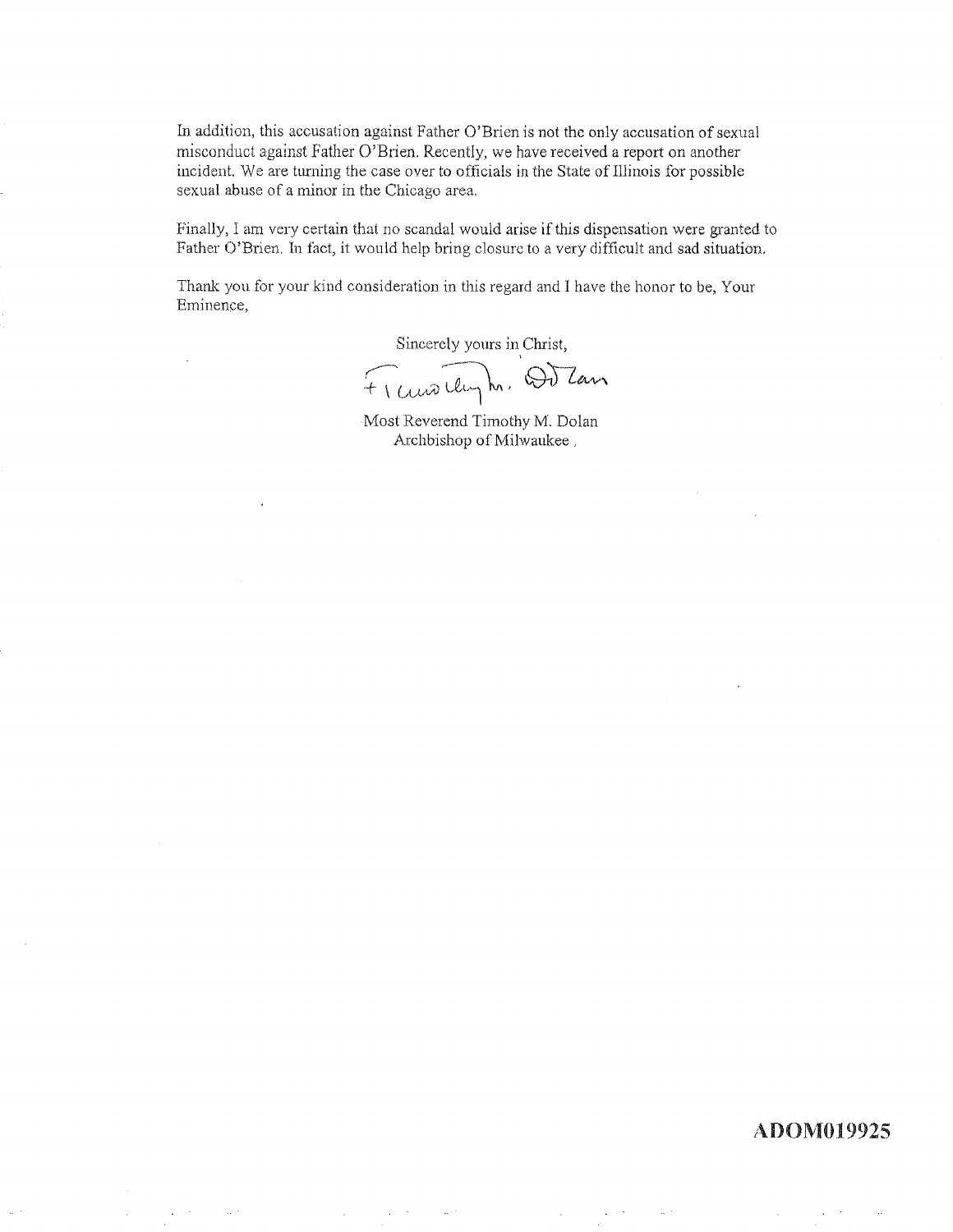

OFFICE OF THE ARCHBISHOP

November 19, 2004

His Eminence, Joseph Cardinal Ratzinger Prefect, The Congregation for the Doctrine of the Faith 00120 Vatican City State Europe

Re.: Reverend John A. O'BRIEN

Your Eminence,

. ||

Enclosed you will find further documentation concerning the petition of the Reverend John A. O'Brien, a priest of the Archdiocese of Milwaukee, who wishes to be dispensed from his obligations attached to Holy Orders, including celibacy, so that he might be returned to the lay state. Additional information has surfaced since my letter to you dated September 23, 2003.

Let me explain the situation that I originally reported to you. On September 14, 2000, the Vicar for Clergy met with Father O'Brien to discuss his relationship with a boy who had alleged inappropriate behavior on the part of Father O'Brien. In August of 1999, this 17year-old boy began to come to the parish rectory and church to visit with Father O'Brien. After only a few visits they began to hug each other at the end of their time together. Shortly thereafter, in the basement of the church building, Father O'Brien and the boy had explicit sexual contact with both touching each other's penis. A similar incident took place a few weeks later.

No further contact of communication of any kind took place until June of 2000 when there was similar sexual activity in the parish rectory. This boy then contacted the police. Father O'Brien was arrested and acknowledged his responsibility both to the police and in civil court, as well as to Church authorities. In fact, Father O'Brien pleaded "no contest" to the criminal charge and thus was convicted of fourth degree sexual assault. He was sentenced to 18 months probation, a fine of \$1,000 and other restrictions. Documentation concerning this situation is enclosed.

Subsequent to my earlier letter to you, two additional allegations of sexual abuse by Father O'Brien have been reported. In September of 2003, a man who claims that in 1978 Father O'Brien had sexually abused him contacted the Archdiocese of Milwaukee. Then, this past June a third allegation was reported against Father O'Brien. According to this allegation, abuse took place on various occasions during 1967-1968. Both of these additional allegations were reported to the civil authorities. However, no civil action was taken in either case because of the prevailing statute of limitations. Copies of the two sexual abuse intake reports are included for your review.

> 3501 South Lake Drive, P.O. Box 070912, Milwaukee, WI 53207-0912 : (414)769-3497 · WEB SITE: www.archmil.org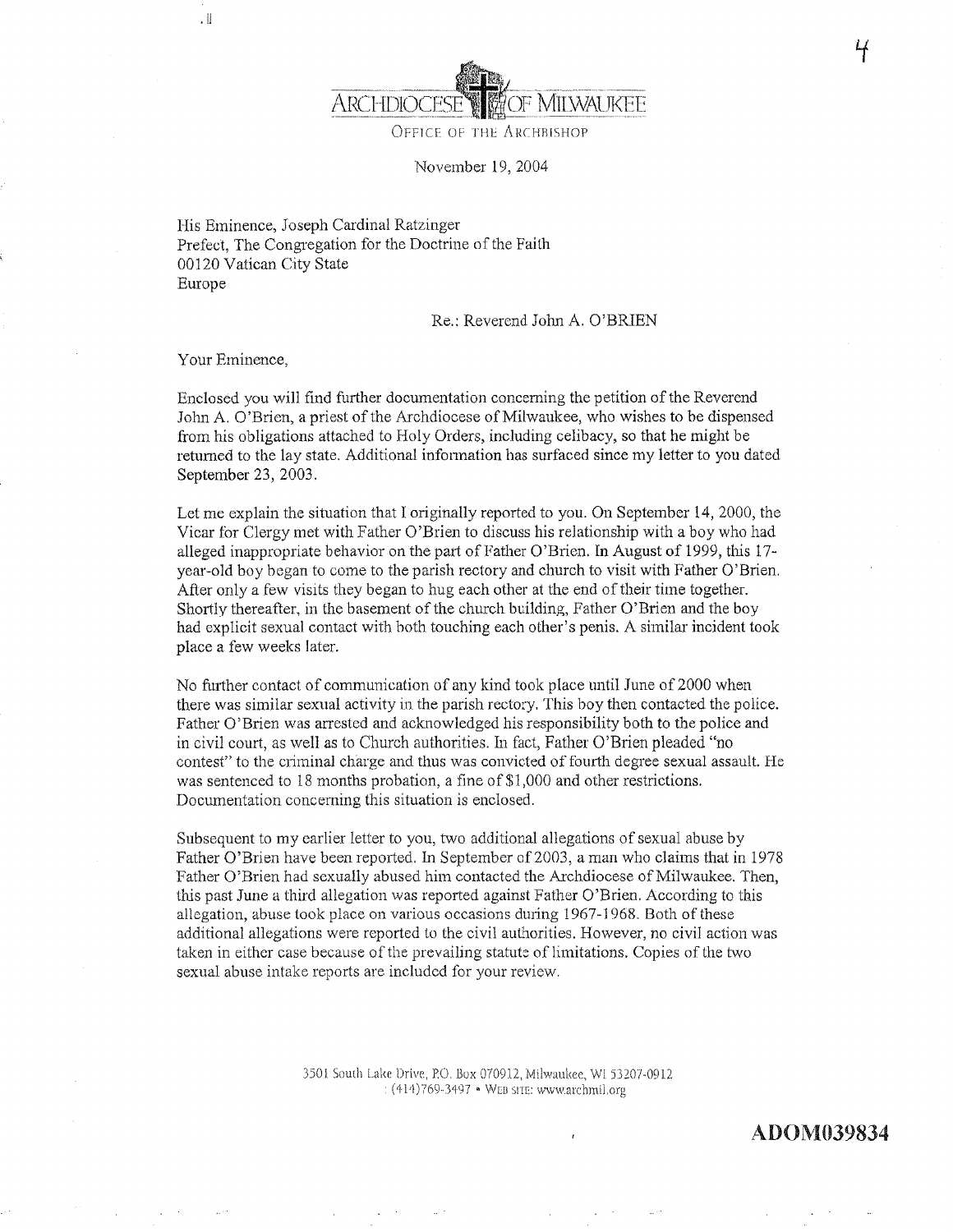From the beginning of this unfortunate case care has been taken to see that Father O'Brien had proper advice concerning canon law and civil law, spiritual direction and sufficient financial resource.

 $\mathbf{H}$ 

Moreover, I am convinced that Father O'Brien is sincere and humble in requesting the dispensation. Hence, I continue to support the request and I am convinced that, if the dispensation were granted, no scandal would result. Furthermore, I judge that an administrative solution to this matter would be better than a penal process for all the parties concerned and for the community at large.

Thank you for your kind consideration of this case, and I have the honor to be, Your Eminence,

Sincerely yours in Christ,

Ficuro chy h. Du Zan

Most Reverend Timothy M. Dolan Archbishop of Milwaukee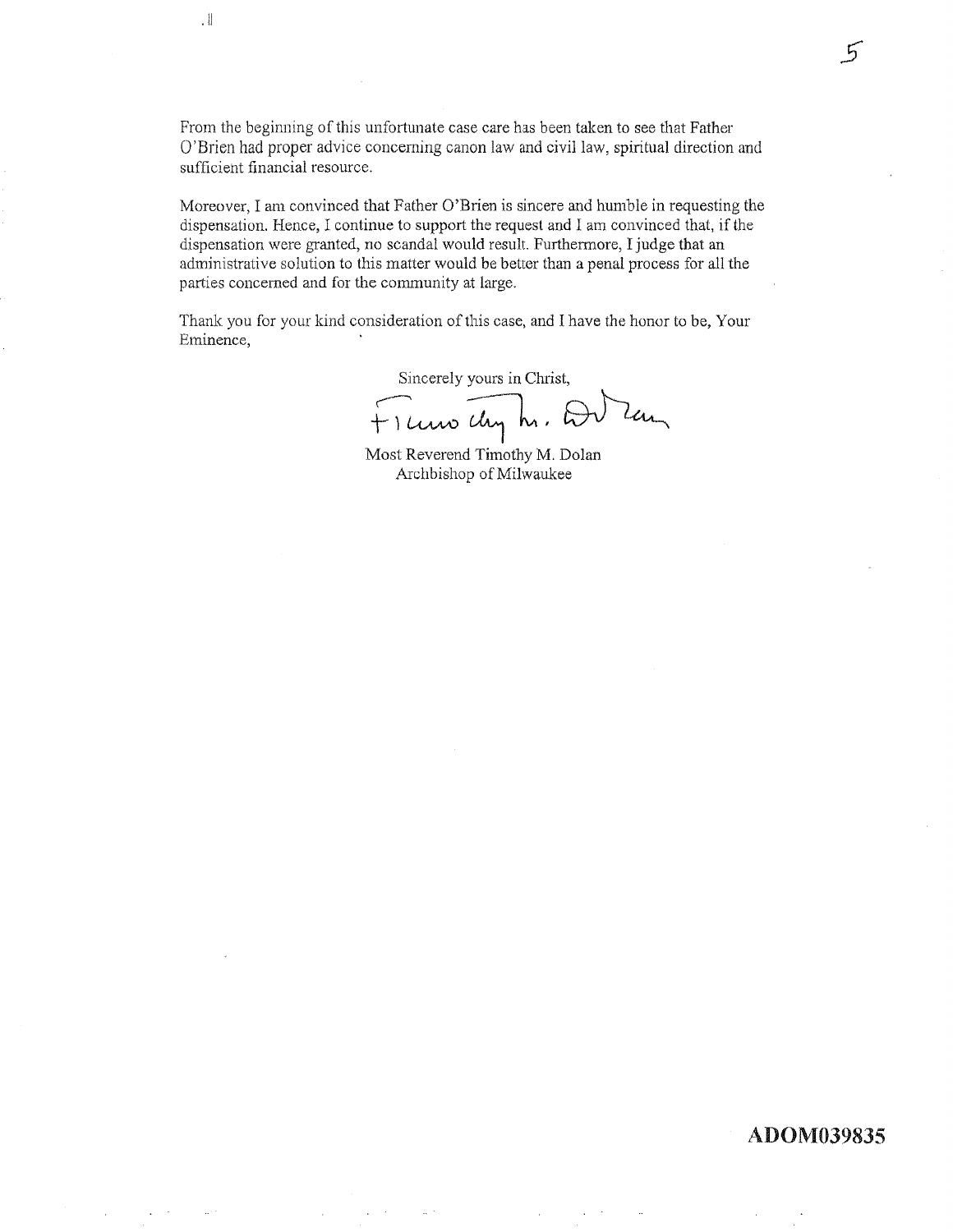| DIOCESE/ORDER               | Archdiocese of Milwaukee       |
|-----------------------------|--------------------------------|
| NAME OF ORDINARY            | Most Reverend Timothy M. Dolan |
| CDF PROT. N. (if available) | Prot. No. 304/03-22223         |
| NAME OF CLERIC              | John A. O'Brien                |

| <b>PERSONAL</b>                              |                                                  | Date of Birth                  |                                                          | November 1, 1938                         |                       | Age               |              | 70 |
|----------------------------------------------|--------------------------------------------------|--------------------------------|----------------------------------------------------------|------------------------------------------|-----------------------|-------------------|--------------|----|
| DETAILS OF THE<br><b>CLERIC</b>              |                                                  | Ordination                     |                                                          | May 30, 1964                             |                       | Years of ministry |              | 39 |
|                                              | ORIGINAL INCARDINATION /<br><b>INCORPORATION</b> |                                | Archdiocese of Milwaukee                                 |                                          |                       |                   |              |    |
| MINISTRY IN/TRANSFER TO OTHER DIOCESE        |                                                  |                                |                                                          |                                          |                       |                   |              |    |
| CONTACT ADDRESS OF THE CLERIC                |                                                  |                                |                                                          | ti st<br>Eden, WI 53019                  |                       |                   |              |    |
| PROCURATOR (include original signed mandate) |                                                  |                                |                                                          |                                          |                       |                   |              |    |
| CONTACT ADDRESS OF THE PROCURATOR            |                                                  |                                |                                                          |                                          |                       |                   |              |    |
|                                              |                                                  |                                |                                                          |                                          |                       |                   |              |    |
|                                              | <b>ASSIGNMENTS</b>                               |                                |                                                          |                                          |                       |                   |              |    |
| Year                                         | Parish                                           |                                | Appointment<br>Location T                                |                                          |                       |                   |              |    |
| 1964                                         |                                                  | Immaculate Conception Parish   | Assóciate Pastor<br>Milwaukee                            |                                          |                       |                   |              |    |
| 1971                                         |                                                  | St. Mary Springs High School   | Faculty<br>Fond du Lac, WI                               |                                          |                       |                   |              |    |
| 1990                                         | Presentation Parish                              |                                | Pastor<br>N. Fond du Lac, WI                             |                                          |                       |                   |              |    |
| 2000                                         | Administrative leave                             |                                |                                                          |                                          |                       |                   |              |    |
|                                              | 44                                               |                                |                                                          |                                          |                       |                   |              |    |
|                                              |                                                  |                                |                                                          |                                          |                       |                   |              |    |
|                                              |                                                  | ACCUSATIONS AGAINST THE CLERIC |                                                          |                                          |                       |                   |              |    |
| Year                                         | Victim                                           |                                | Age                                                      |                                          | <b>Imputable Acts</b> |                   | Denunciation |    |
| 1999-<br>2000                                |                                                  |                                | 17                                                       | Explicit sexual contact (touching penis) |                       | 2000              |              |    |
| 1978                                         |                                                  |                                | Explicit sexual contact (touching penis)<br>17           |                                          |                       |                   | 2003         |    |
| 1967-<br>1968                                |                                                  |                                | Explicit sexual contact (touching penis)<br>$11 - 12$    |                                          |                       |                   | 2004         |    |
| $1967 -$<br>1968                             |                                                  |                                | 2007<br>Forced sexual contact with an animal<br>$9 - 10$ |                                          |                       |                   |              |    |
|                                              |                                                  |                                |                                                          |                                          |                       |                   |              |    |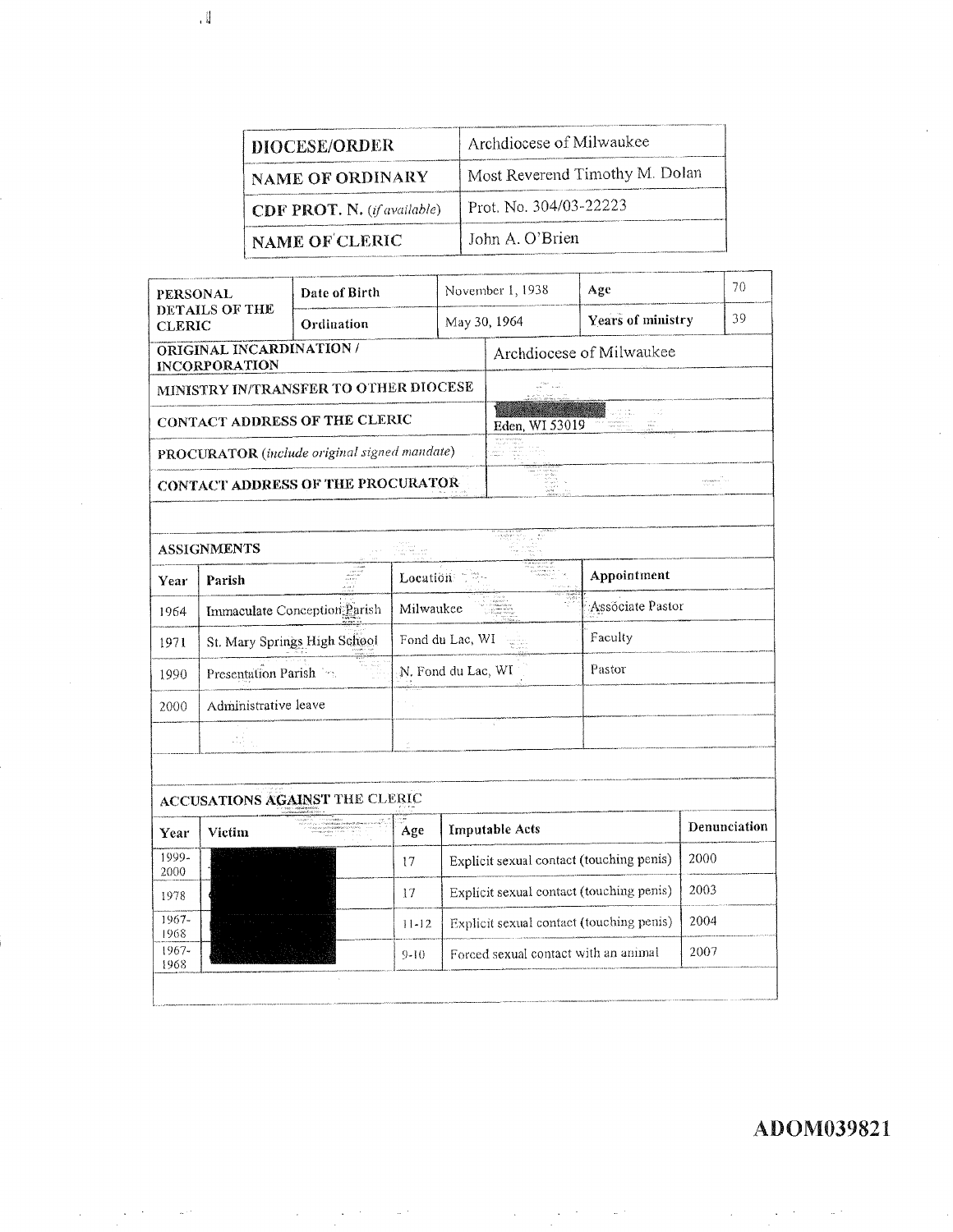|      | CIVIL PROCEEDINGS AGAINST THE CLERIC                               |                                       |                                                                                                                                                                                                                                      |  |  |  |  |
|------|--------------------------------------------------------------------|---------------------------------------|--------------------------------------------------------------------------------------------------------------------------------------------------------------------------------------------------------------------------------------|--|--|--|--|
| Year | Type/Case                                                          | Conviction                            | Sentence (include copies of civil documents)                                                                                                                                                                                         |  |  |  |  |
| 2000 | Fourth degree sexual<br>assault (plea bargain for lower<br>charge) | "no contest"<br>admission of<br>guilt | 18 months probation, required counseling,<br>\$1,000 fine, no unsuopervised contact with<br>minors during probation                                                                                                                  |  |  |  |  |
| 2003 | Statute of limitation-<br>no trial                                 |                                       |                                                                                                                                                                                                                                      |  |  |  |  |
| 2004 | Out of court<br>settlement                                         |                                       |                                                                                                                                                                                                                                      |  |  |  |  |
| 2009 | Out of court<br>Settlement                                         |                                       |                                                                                                                                                                                                                                      |  |  |  |  |
|      |                                                                    |                                       |                                                                                                                                                                                                                                      |  |  |  |  |
|      | MEASURES ADOPTED BY THE DIOCESE / ORDER                            |                                       |                                                                                                                                                                                                                                      |  |  |  |  |
| Year |                                                                    |                                       |                                                                                                                                                                                                                                      |  |  |  |  |
| 2000 | Removed from office, sent for counseling, placed under precept     |                                       |                                                                                                                                                                                                                                      |  |  |  |  |
| 2003 | Case sent, requesting voluntary laicization                        |                                       |                                                                                                                                                                                                                                      |  |  |  |  |
| 2006 | Second petition sent stating remorse                               |                                       |                                                                                                                                                                                                                                      |  |  |  |  |
|      |                                                                    |                                       |                                                                                                                                                                                                                                      |  |  |  |  |
|      |                                                                    |                                       |                                                                                                                                                                                                                                      |  |  |  |  |
|      | SUSTENANCE PROVIDED TO THE CLERIC                                  |                                       |                                                                                                                                                                                                                                      |  |  |  |  |
|      | Receives his vested pension                                        |                                       | $\gamma \geq \gamma_0$                                                                                                                                                                                                               |  |  |  |  |
|      |                                                                    |                                       |                                                                                                                                                                                                                                      |  |  |  |  |
|      | RESPONSE/RECOURSE MADE BY THE CLERIC                               |                                       |                                                                                                                                                                                                                                      |  |  |  |  |
| Year |                                                                    |                                       | $\begin{array}{l} \mbox{c-3} \bar{a} \equiv 0 \\ \mbox{d} \bar{a} \equiv \bar{a} \bar{a} \\ \mbox{e-3} \bar{a} \equiv \bar{a} \bar{a} \\ \mbox{e-3} \bar{a} \equiv \bar{a} \bar{a} \\ \mbox{e-3} \equiv \bar{a} \bar{a} \end{array}$ |  |  |  |  |
| 2000 | la kalu samu dan karatan<br>Acknowledged guilt and responsibility  |                                       |                                                                                                                                                                                                                                      |  |  |  |  |
| 2003 | Sought laicization                                                 | È.                                    |                                                                                                                                                                                                                                      |  |  |  |  |
|      |                                                                    |                                       |                                                                                                                                                                                                                                      |  |  |  |  |

 $\downarrow$ ll

 $\bar{z}$  $\sim$   $\mathcal{A}^{\mathcal{A}}$ 

 $\chi \rightarrow \chi$ 

 $\omega$  .

 $\hat{\mathcal{A}}$ 

 $\sim$ 

 $\ddot{\phantom{a}}$ 

ADOM039822

 $\hat{\mathcal{L}}$ 

 $\overline{a}$ 

 $\ddot{\phantom{a}}$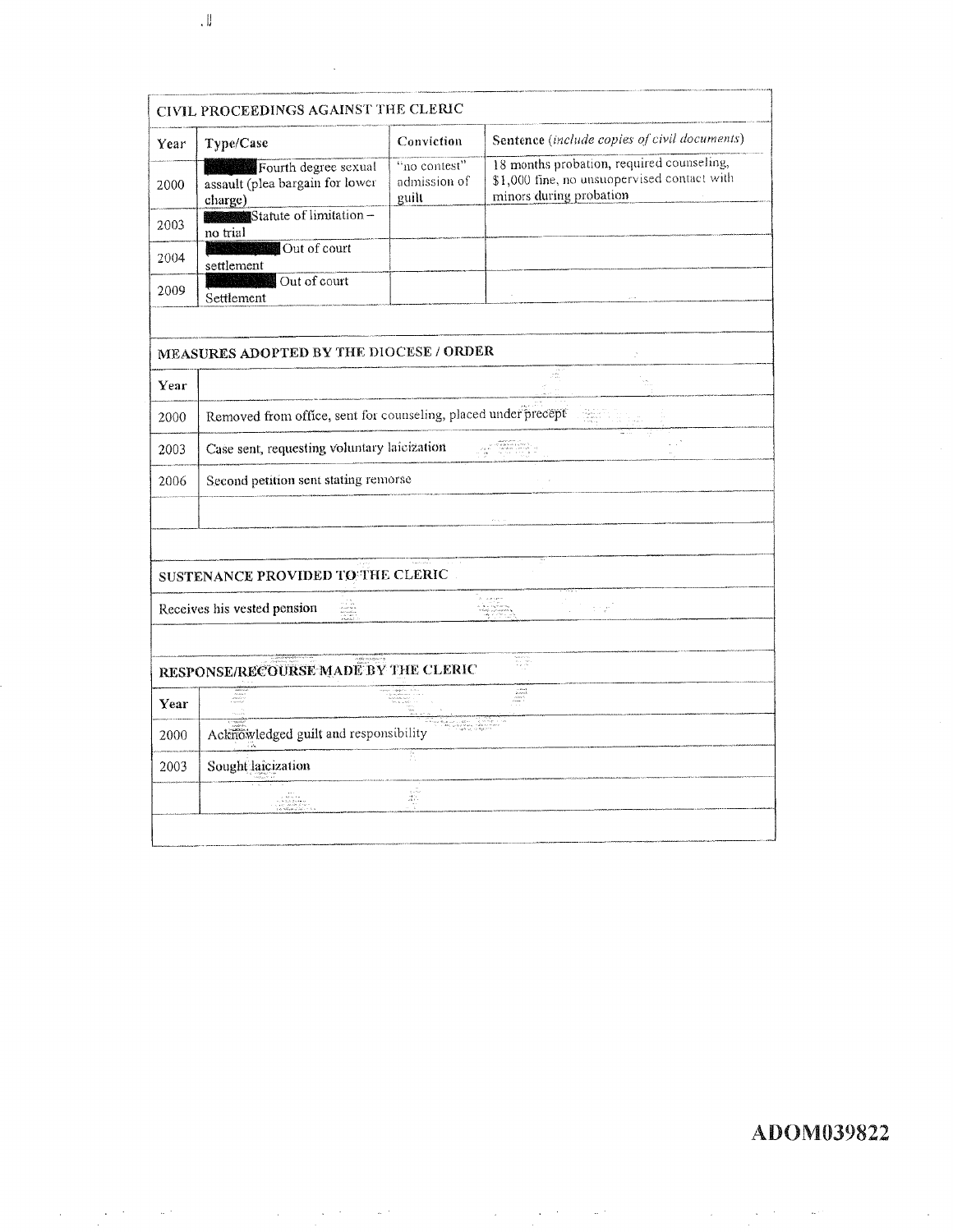

CHANCERY

#### November 29, 2004

The Most Reverend Gabriel Montalvo Apostolic Nuncio to the United States The Apostolic Nunciature 3339 Massachusetts, N.W. Washington, D.C. 20008-3687

Your Excellency,

Enclosed is a collection of documents concerning the Reverend John A. O'Brien that are being sent to the Congregation for the Doctrine of the Faith.

I request that these documents be forwarded to the Congregation for the Doctrine of the Faith by means of the diplomatic pouch.

Thank you very much for your assistance in this matter and I have the honor to be, Your Excellency,

Sincerely yours in Christ,

mma, amnill

Reverend James E. Connell Vice Chancellor

3501 South Lake Drive, P.O. Box 070912, Milwaukee, WI 53207-0912 PHONE: (414)769-3340 · Fax: (414)769-3408 · E-Man: chancery@archmil.org · WEB SITE: www.archmil.org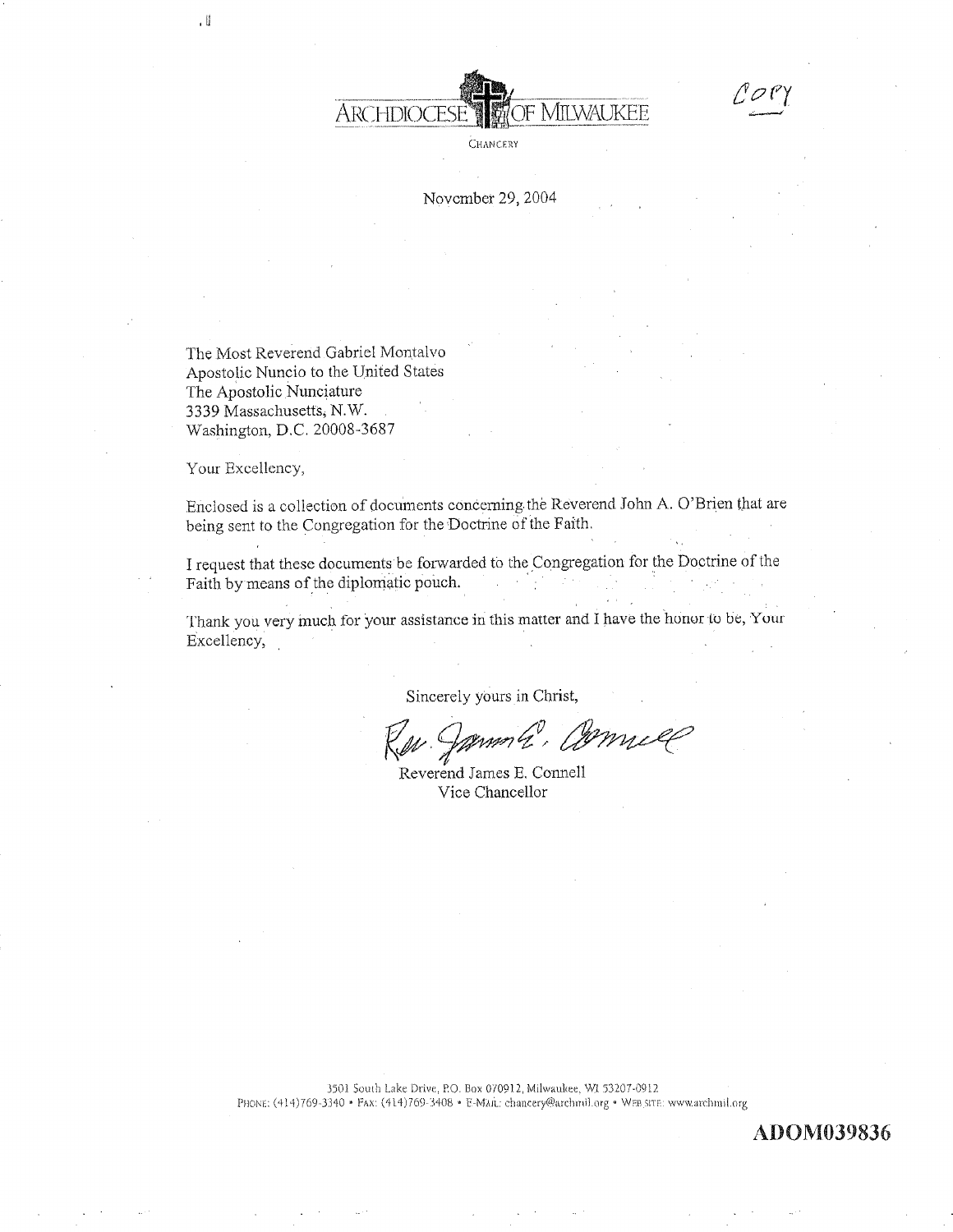

OFFICE OF THE ARCHBISHOP

September 6, 2005

Archbishop Angelo Amato, SDB Congregation for the Doctrine of the Faith Piazza del S. Uffizio 11 00193 Rome, Italy

Your Excellency:

Currently pending before the Congregation for the Doctrine of the Faith is the petition for laicization from Reverend John A, O'Brien of the Archdiocese of Milwaukee sent to the Apostolic Nuncio on November 29, 2004. As you are aware from the supporting documentation, Father O'Brien was criminally convicted and placed on 18 months probation. That probationary period has expired but civil authorities have continued to express concerns about his activities. We have attempted to keep him in a monitoring program. There have been two recent developments in this case that should be brought to your attention.

On August 19, 2005, Deacon David Zimprich, coordinator of the monitoring program, was contacted by a Probation and Parole Agent from the State of Wisconsin, Barbara Kode-Braun. She asked to send him information about recent developments involving Father O'Brien. That information arrived on August 22, 2005. It included a police report from 2001 in which an additional allegation of sexual abuse of a minor by Father O'Brien was made. This case involves an adolescent, who whom Father O'Brien met while serving at St. Mary Springs High School in Fond du Lac, Wisconsin. The sexual contact was reported as beginning when Kwas 14 and continuing until he turned 18. The materials received from the Probation and Parole Agent are enclosed.

Deacon Zimprich followed up wíth an interview course of that interview it came to light that Father O'Brien had been maintaining contact In the  $\frac{1}{2}$  in a manner that could be construed as intrusive and controlling. Especially troubling was the report that Father O'Brien has been observed on a number of occasions in the local library with adolescent boys. A copy of the interview report is also enclosed.

> 3501 South Lake Drive, P.O. Box 070912, Milwaukee, WI 53207-0912 PHONE: (414) 769-3497 · WEB SITE: www.archmil.org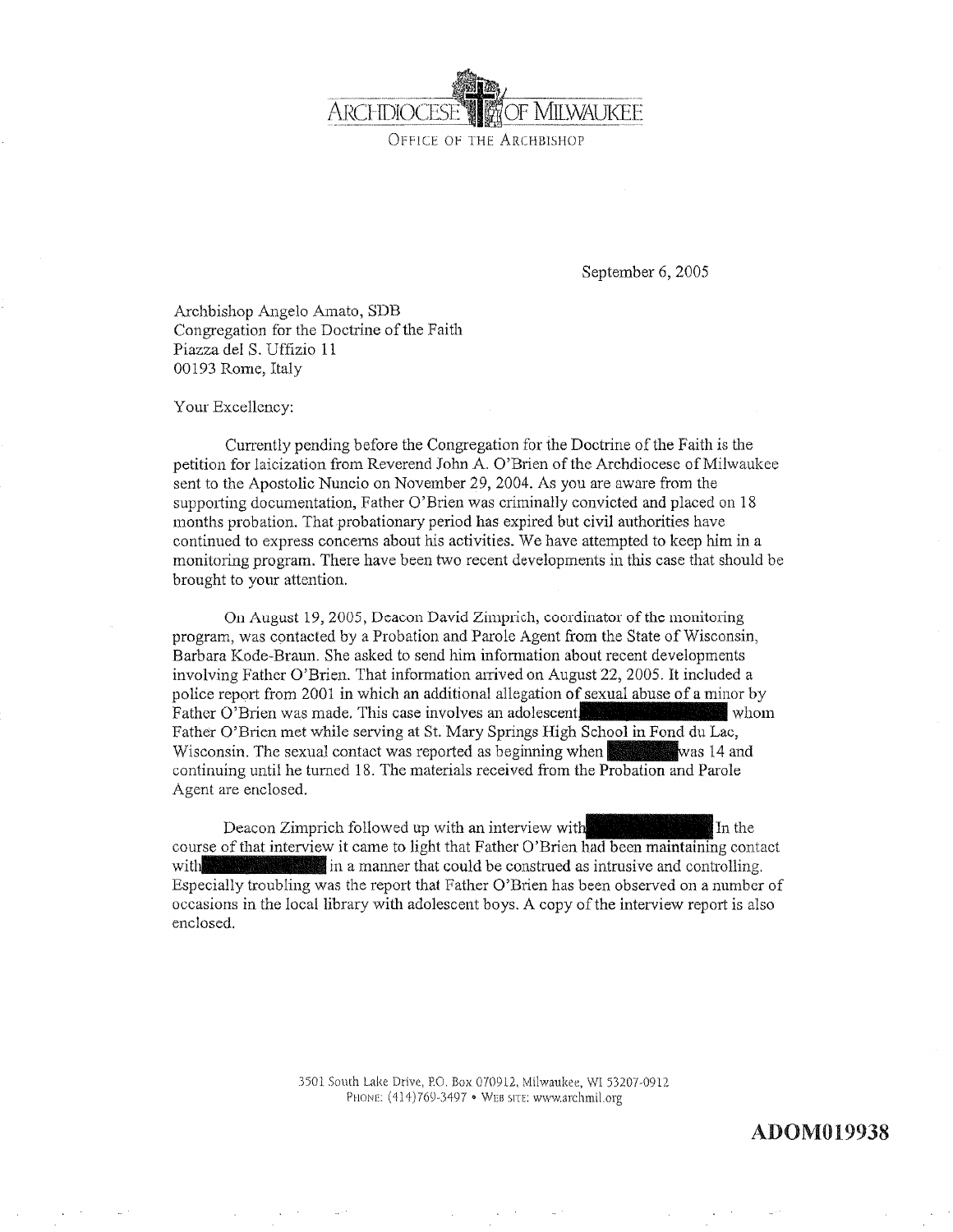Obviously efforts at monitoring him are not successful. We are currently pondering the wisdom of relocating him to the archdiocesan pastoral center in the retired priests' wing. However, if he does not comply with the request, we have no means of forcing such relocation.

The potential for great scandal exists. If Father O'Brien, while still in the clerical state, makes any inappropriate advances on any of these adolescent boys in whose company he has been observed, the outcry will be huge. The scandal lies not in the laicization but in the perception that the Church has not acted expeditiously enough, knowing the multiple reports of abuse. Given the number of years he spent at the high school, there remains the distinct possibility that yet more victims will come forward. Therefore, I humbly request that his petition for laicization be expedited.

Thank you for your consideration of this matter. With sentiments of esteem and prayerful best wishes, I am,

Sineerely yours in Christ,

+ undlay h. Odlan

Most Reverend Timothy M. Dolan Archbishop of Milwaukee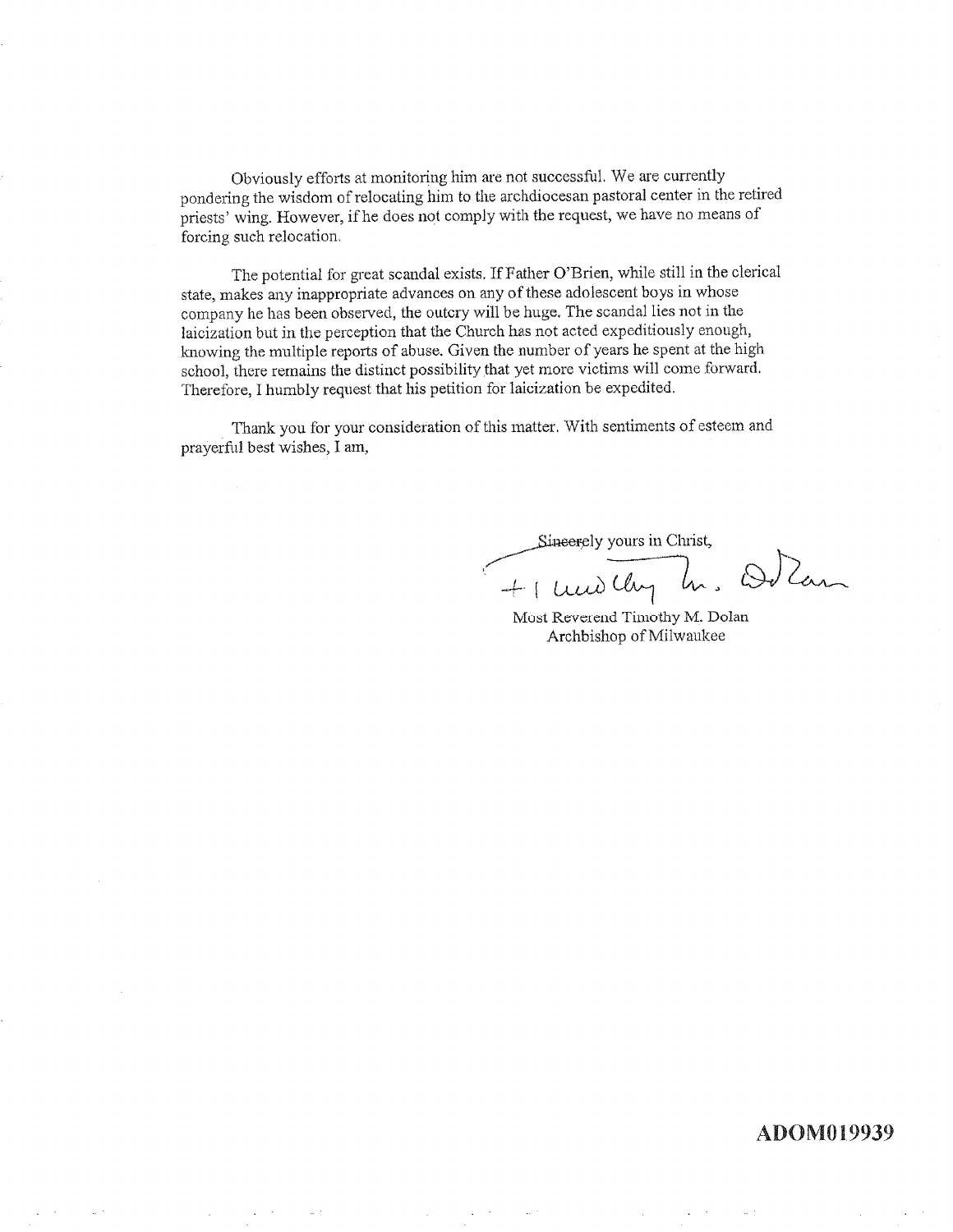

CONGREGATIO PRO DOCTRINA FIDEI

00120 Città del Vaticano. Palazzo del S. Uffizio

h.

PROT. N. 394/03-22223 (In responsione fiat mentio hums numeri)

#### **CONFIDENTIAL**

Your Excellency,

 $\mathcal{O}_{\mathcal{A}}(\mathcal{A})$ 

 $\mathcal{U}^{(1)}\mathcal{U}^{(2)}$  ,  $\mathcal{U}^{(2)}\in\mathcal{U}^{(2)}$  ,  $\mathcal{U}^{(1)}$ The Congregation for the Doctrine of the Faith has received the documentation you sent regarding the Reverend John A. O'BRIEN, a priest of your Archdiocese, accused of the sexual abuse of minors, who has asked from the Holy Father the grace of dispensation from all the obligations of the priesthood, including the obligation of celibacy.  $\therefore$  and  $\therefore$  $\label{eq:1} \gamma_1 \leftarrow \gamma_1 \cup \gamma_2 \mathcal{F}_1 \cap \mathcal{R}^{\text{op}}_1 \cup \mathcal{F}_1$ 

After having carefully examined the present case, I wish to inform you that this Dicastery is positively disposed towards the request made by Rev. O'Brien. However, such petition, in a form as is enclosed in the documentation Your Excellency sent to this Dicastery, cannot be forward to the Holy Father for his decision. The petition addressed to the Holy Father should contain at least an admission of guilt and a sincere expression of remorse. The impossibility to return to active ministry because of the cleric's offences is not in itself a sufficient reason. Your Excellency is therefore kindly requested to invite the Rev. O'Brien to write a petition which will contain the above-mentioned elements. The states

Awaiting the courtesy of your reply, with prayerful support and best wishes, I remain

Yours sincerely in Christ.

 $%$  **Angelo AMATO, SDB** Titular Archbishop of Sila Secretary

His Excellency The Most Reverend Timothy M. DOLAN Archbishop of Milwaukee Office of the Archbishop 3501 South Lake Drive Milwaukee, WI 53207-0912, USA.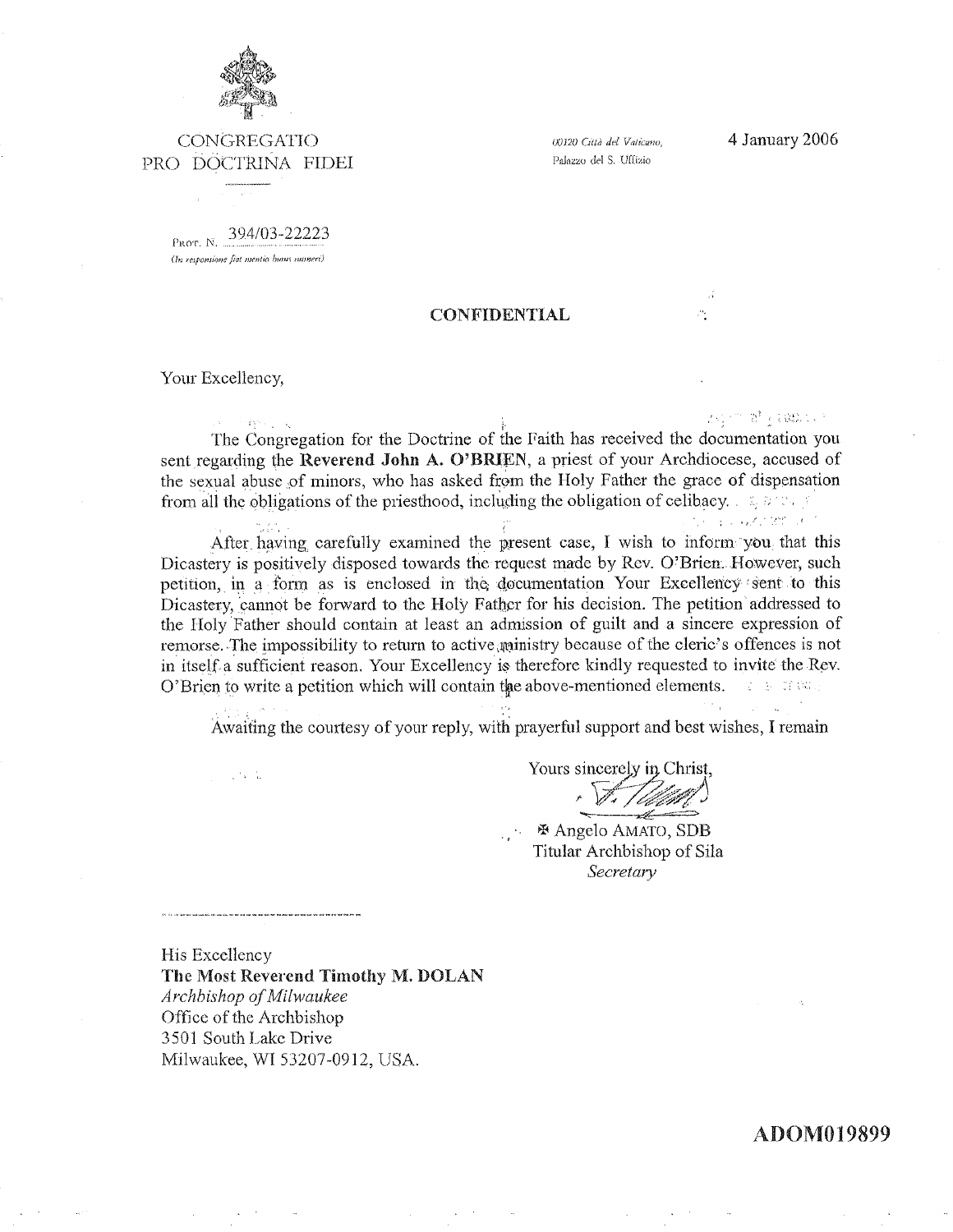Prot. No. 394/03 - 22223

 $\left| \right|$ 

August 29, 2006

His Holiness Pope Benedict XVI Vatican City

Dear Holy Father,

While I am grateful to have been able to exercise priestly ministry for forty years in the Archdiocese of Milwaukee, I know now that I will no longer be able to do so because of my history of and misdemeanor criminal conviction for sexual abuse of a minor. I sincerely regret my actions that have led to this point and humbly ask that you accept my resignation from priestly ministry.

My prayers for you and the Church will continue.

 $\frac{1}{2}$ 

Sincerely yours,

Rev. John A. O'Brien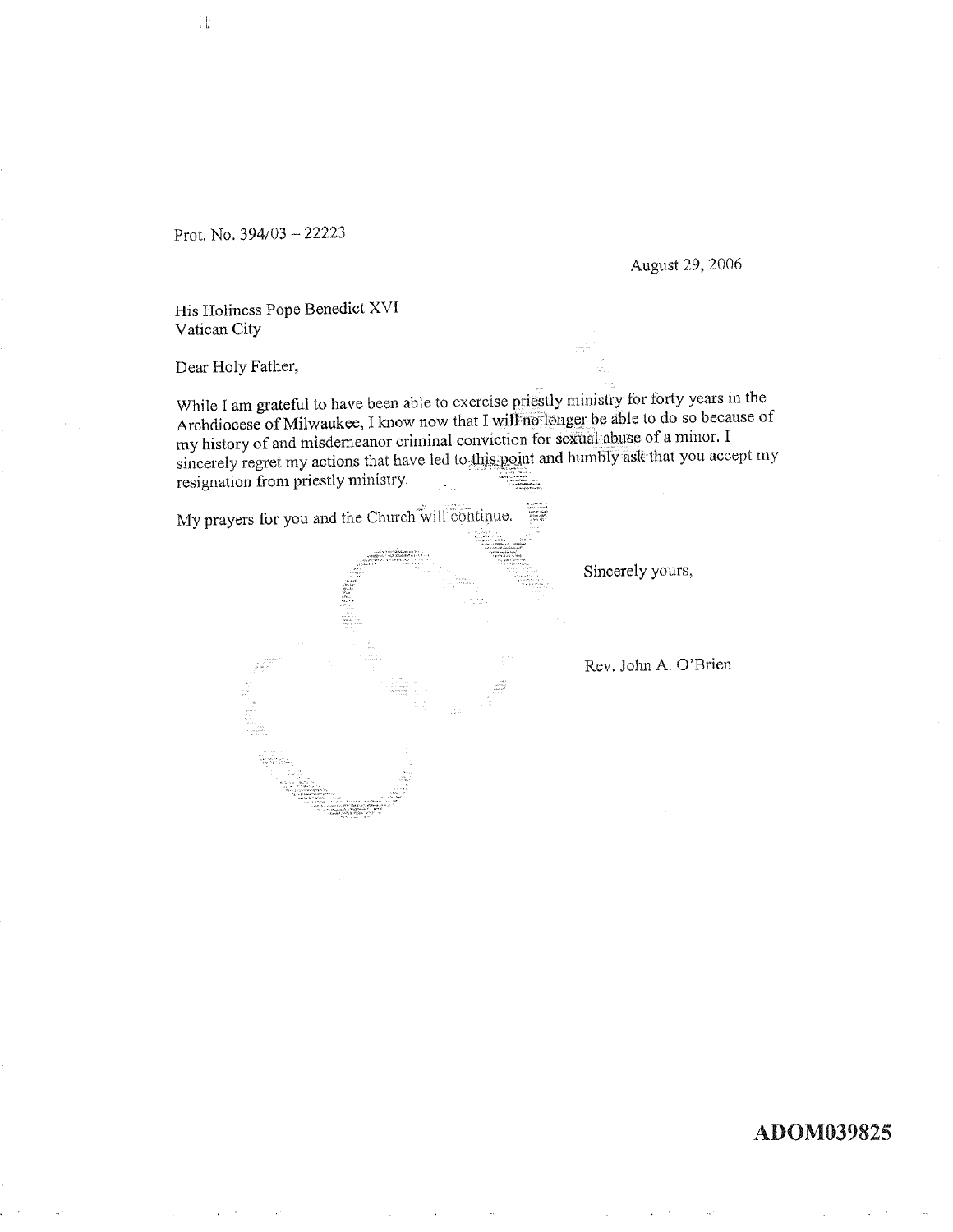#### LAICIZATION RESCRIPT - UNOFFICIAL TRANSLATION Congregation for the Doctrine of the Faith

Prot. N.: 394/03 - 28974

ΪĴ

#### Milwaukee

Reverend John A. O'BRIEN, a presbyter of the Archdiocese of Milwaukee, has humbly petitioned for a dispensation from all the obligations connected with sacred Ordination.

#### Our Most Holy Father, Pope Benedict XVI

On the 3<sup>rd</sup> day of April, 2009

Having heard the opinion of his Eminence and Most Reverend Prefect of this Congregation, has granted the request of the presbyter for the good of the Church, but with the following provisions:

The rescript of the dispensation, being made known by the competent Ordinary to the  $1<sup>1</sup>$ petitioner as soon as possible:

a) becomes effective from the moment of the notification;

b) inseparably includes a dispensation from sacred celibacy and, at the same time, loss of the clerical state. The petitioner never has the right to separate those two elements, that is, to accept the first and refuse the second,

c) if the petitioner is a religious, the rescript also grants a dispensation from the vows.

d) indeed, further, it carries with it, insofar as it is necessary, absolution from censures.

Notification of the dispensation can be made to the petitioner either personally, 2. or through one delegated by the same Ordinary, or through an ecclesiastical notary, or by "registered mail." The Ordinary ought to retain one copy (of the rescript) duly signed by the petitioner in testimony of his reception of the rescript of the dispensation, and also of his acceptance of its regulations.

3. Notice of the granting of the dispensation is to be inscribed in the baptismal register of the Petitioner's parish.

4. With regard to the celebration of a canonical marriage, the norms set down in The Code of Canon Law must be applied. The Ordinary, however, should take care that the matter be discreetly handled without pomp or external display.

5. The ecclesiastical authority, to whom it belongs to notify the petitioner concerning the rescript, should earnestly exhort him to take part in the life of the People of God, in a manner consonant with his new mode of living, to give edification, and thus to show himself a most loving son of the Church. At the same time, however, he should be informed of the following points:

> a) the dispensed priest automatically loses the rights proper to the clerical state, as well as ecclesiastical dignities and offices; he is no longer bound by the other obligations connected with the clerical state;